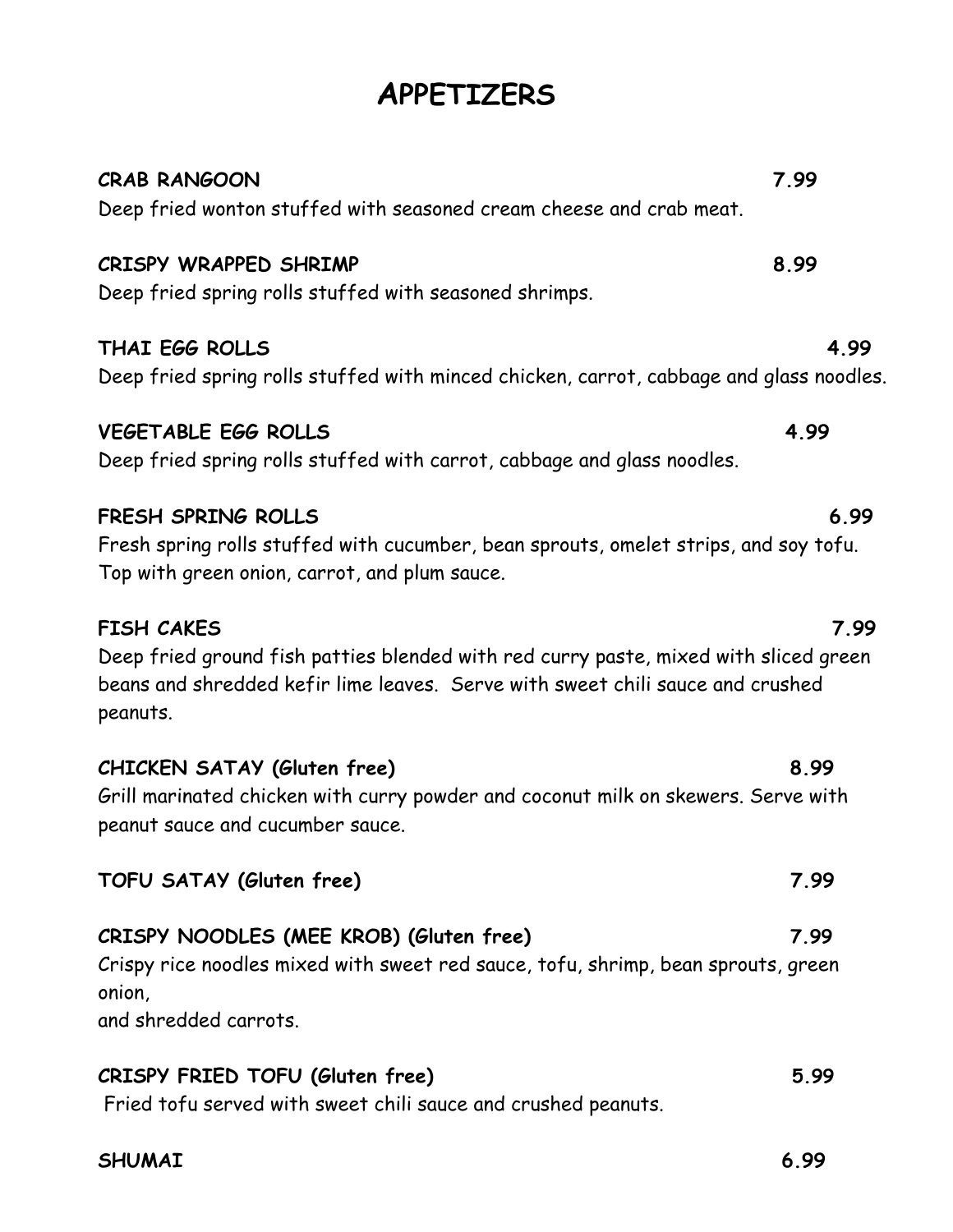Steamed shrimp dumplings serve with our homemade brown sauce.

| <b>SHRIMP TEMPURA</b><br>Fresh shrimps dipped in a light batter, and deep fried.                                                                   | 11.99 |
|----------------------------------------------------------------------------------------------------------------------------------------------------|-------|
| <b>JALAPENO TEMPURA</b><br>Jalapeno peppers put in light batter and deep fry. Serve with sweet chili sauce.                                        | 8.99  |
| POT STICKERS<br>Deep fried chicken dumplings serve with our homemade brown sauce.                                                                  | 6.99  |
| GRILLED SKEWERED PORK (MOO PING) with sticky rice<br>Grill marinated pork strips in seasoning mixed on skewers. Serve with seasoned lime<br>sauce. | 8.99  |
| STEAMED MUSSELS (Gluten free)                                                                                                                      | 8.99  |

Steamed mussels with Thai basil leaves and lemon grass. Serve with chili garlic sauce.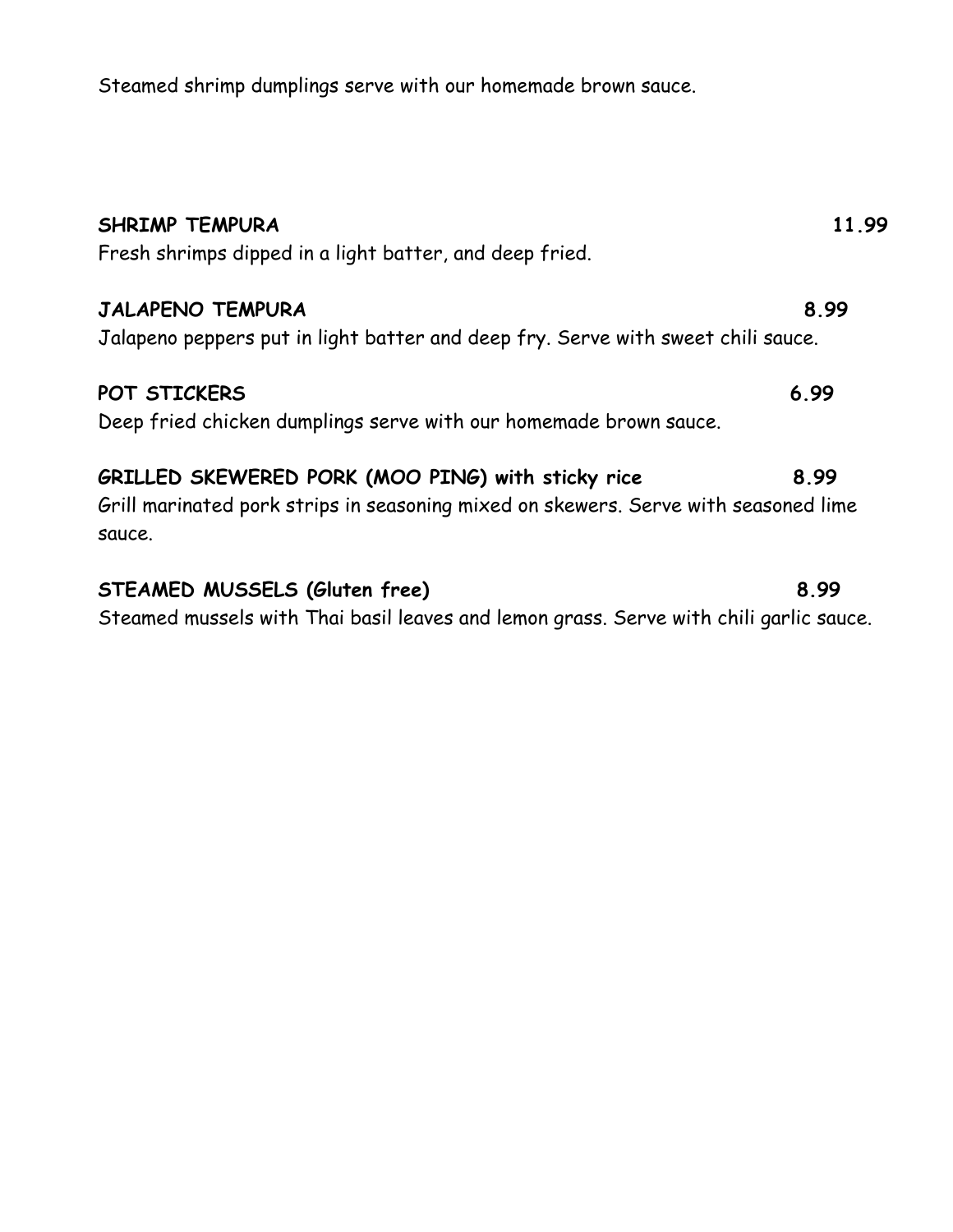# **SOUP**

Spicy upon request: mild, medium or hot. \*Vegetarian style upon request\*

### **COCONUT MILK SOUP (Gluten free)**

Chicken or Soft tofu or Vegetables **S 4.99 L 8.99** Shrimp or Squid **S 5.99 L10.99**  Seafood **14.99** A delightful soup! Chicken broth soup, creamy coconut milk with a flavor of lemon grass, galangal, lime leaves, lime sauce, and mushroom. Top with green onion.

### **TOM YUM SOUP (Gluten free)**

Chicken or Soft tofu or Vegetables **S 4.99 L 8.99** Shrimp or Squid 3.5.99 L10.99 Seafood **14.99** One of the best known Thai dishes! A soup with a flavor of lemon grass, galangal, white onion, lime leaves, lime sauce, and mushroom. Top with green onion.

### **TOM YUM NOODLES SOUP (Gluten free use thin rice noodles)**

| 9.99  |
|-------|
| 11.99 |
| 14.99 |
|       |

Our original savory dish with a little kick! Flat wide noodles, white onion, lime sauce, mushroom and your choice of meat simmered together. This dish is sure to satisfy your craving.

#### **SUKI YAKI 12.99**

A delectable and healthy Oriental soup! Napa, celery, peapod, broccoli, sliced chicken, squids, shrimps, glass noodles, and egg all simmered together in chicken broth, and our homemade sauce.

### **TOFU SOUP 6.99**

Clear chicken broth with chicken and soft tofu. Top with green onion.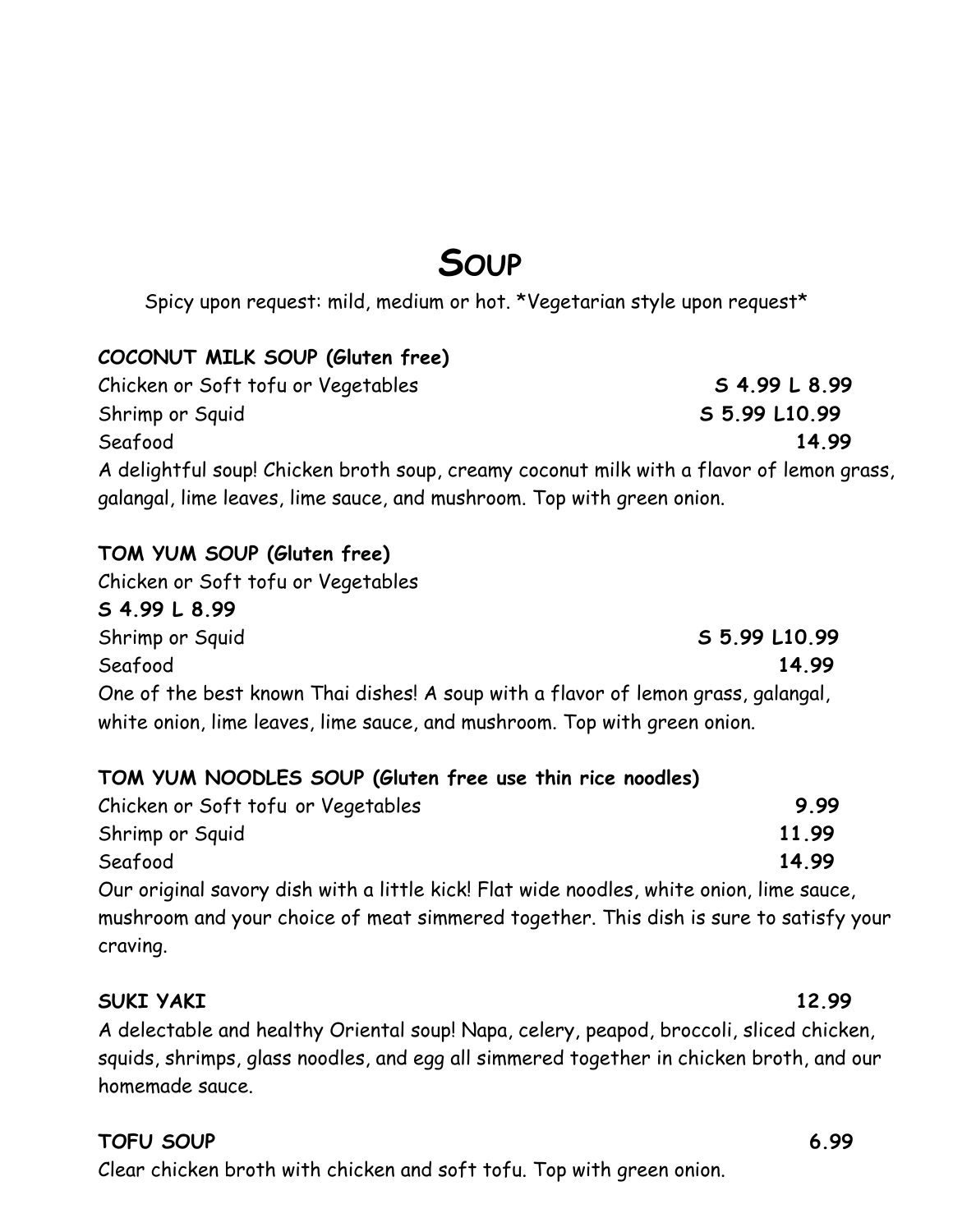| Ciedi Chicken Di UTII WITH egg nobules, Chicken, Deun Spi Uuts, peu-cui FUT, und gi een<br>onion.               |         |        |
|-----------------------------------------------------------------------------------------------------------------|---------|--------|
|                                                                                                                 |         |        |
| RICE NOODLES SOUP                                                                                               |         | 6.99   |
| Clear chicken broth with thin flat rice noodles, bean sprouts, soft tofu, and pea-carı<br>Top with green onion. |         |        |
| RICE SOUP WITH CHICKEN                                                                                          |         | 6.99   |
| Clear chicken broth with rice, chicken, and pea-carrot. Top with green onion.                                   |         |        |
| RICE SOUP WITH SHRIMP OR SQUID                                                                                  |         | 8.99   |
| Clear chicken broth with rice, your choice of meat, and celery. Top with green onion.                           |         |        |
| <b>WONTON SOUP</b>                                                                                              | SM 5.99 | L 7.99 |
| Clean chielen buath with chielen dumplines $DDQ$ pank and been spreuts. Top with                                |         |        |

Clear chicken broth with chicken dumplings, BBQ pork, and bean sprouts. Top with green onion.

### **EGG NOODLES SOUP WITH WONTON 12.99** Clear chicken broth with chicken dumplings, egg noodles, BBQ pork, shrimps, squids, bean sprouts, lettuce, and green onion.

# **EGG NOODLES SOUP WITH BBQ PORK 10.99**

Clear chicken broth with egg noodles, BBQ pork, bean sprouts, and green onion.

## **VEGETABLES SOUP** 6.99

# Clear chicken broth with soft tofu and vegetables. Top with green onion.

**CHICKEN NOODLES SOUP 6.99** Clear chicken broth with egg noodles, chicken, bean sprouts, peg-carrot, and green onio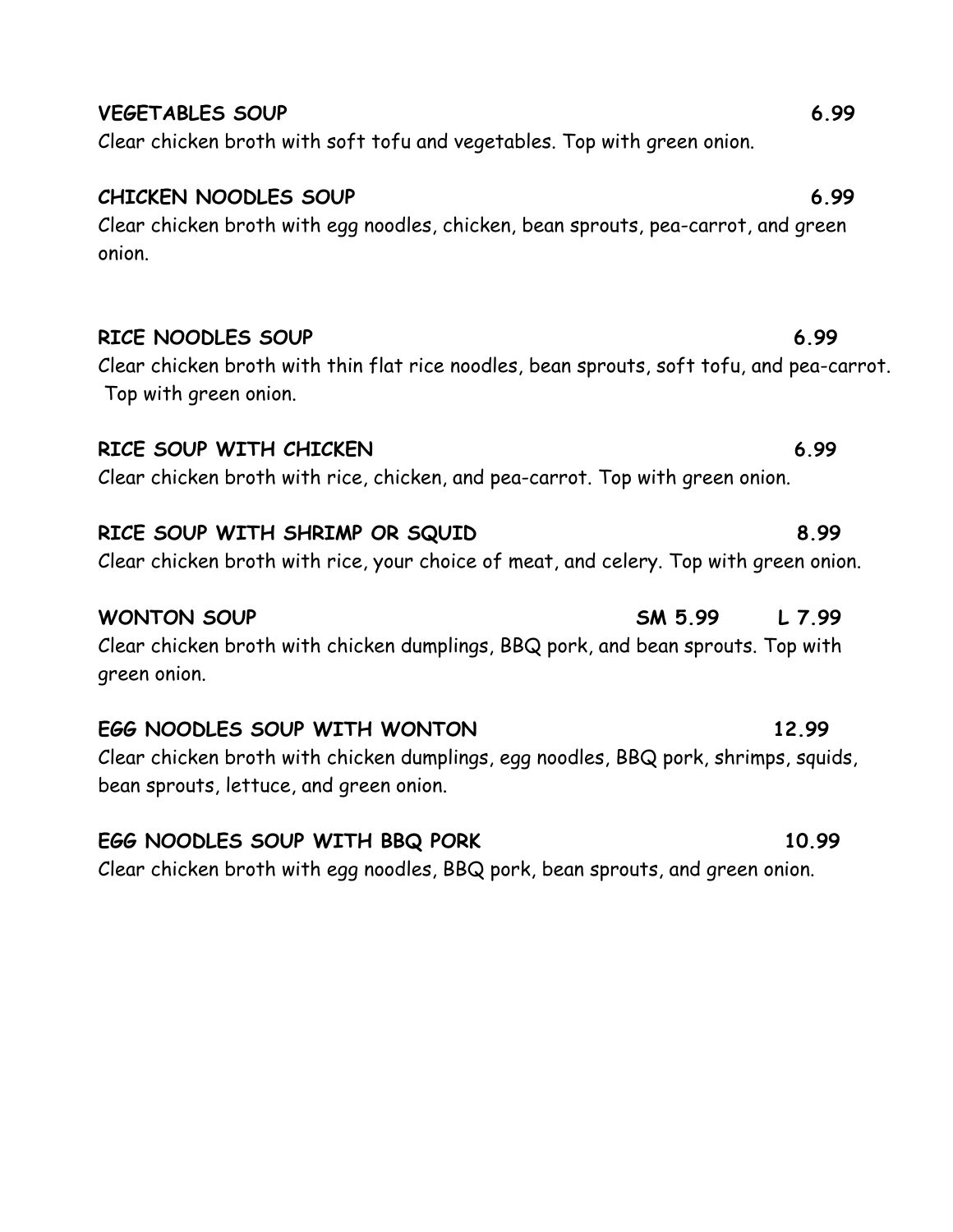# **SALAD**

Spicy upon request: mild, medium or hot.

## **CARROT SALAD WITH SHRIMP (Gluten free) 8.99**

Shredded carrots, sliced peapod, shredded cabbage, shrimps, and crushed peanuts tossed together with lime sauce.

### **CUCUMBER SALAD (Gluten free) 4.99**

Fresh sliced cucumbers, and shredded carrots with sweet & sour dressing.

#### **BEEF SALAD (Gluten free) 11.99**

Grilled sliced beef with Thai seasoning, green onion, red onion, tomato, lemon grass, cilantro, and cucumber tossed together with lime sauce.

### **CHICKEN SALAD (Gluten free)**

#### **10.99**

Minced chicken with Thai seasoning, green onion, red onion, and cilantro tossed together with lime sauce.

### **SHRIMP OR SQUID SALAD (Gluten free) 12.99**

With your choice of meat, tomato, green onion, red onion, white onion, cilantro, and lemon grass tossed together with lime sauce.

### **SEAFOOD SALAD (Gluten free) 14.99**

Seafood with tomato, green onion, red onion, white onion, cilantro, and lemon grass tossed together with lime sauce.

## **YUM WOONSEN (Gluten free)**

Minced chicken or Fried tofu or Vegetables **11.99** Shrimp or Squid 13.99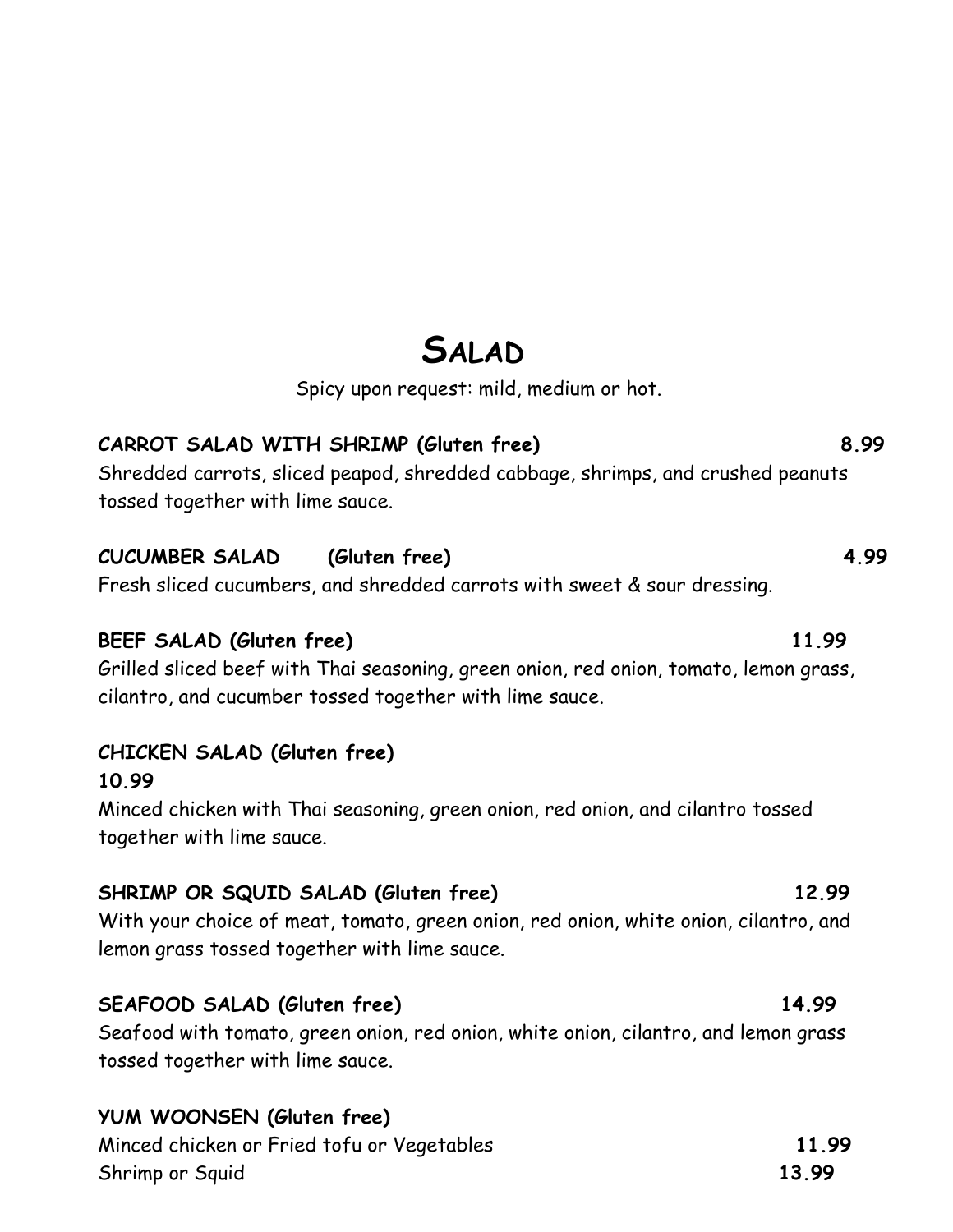This dish will sure spice up your night. Glass noodles, red onion, green onion, cilantro, and tomato tossed together with lime sauce. Serve with fresh lettuce.

# **GRILLED CHICKEN WITH LIME SAUCE (Gluten free) 14.99**

Grill seasoned chicken breast with chopped tomatoes, cilantro, and garlic tossed together with lime sauce. Serve with fresh lettuce. Spicy upon request.

## **\*\*Additional meat, vegetables 4.00,tofu 3.00\*\***

# **NOODLE**

| Choice of:                                    |       |
|-----------------------------------------------|-------|
| Chicken or Beef or Pork or Tofu or Vegetables | 11.99 |
| Shrimp or Squid or BBQ Pork                   | 13.99 |
| Seafood                                       | 14.99 |
| Spicy upon request: mild, medium or hot.      |       |

 **\*\*Vegetarian style and Gluten free style upon request\*\*** 

## **PAD THAI (Gluten free)**

Stir fried thin rice noodles with bean sprouts, green onions, and egg in a delicious homemade sauce. Topped with lime, cabbage, and crushed peanuts.

## **PAD KEE MAO (Gluten free use thin rice noodles)**

Stir fried flat wide rice noodles with basil leaves, bell pepper, tomato, carrot, bean sprouts, bamboo shoots, broccoli, and onion in a light brown sauce.

## **LARD NAR (Gluten free use thin rice noodles)**

Steamed flat wide rice noodles topped with stir fried broccoli, carrot, peapods, mushroom, baby corn, and cauliflower in light brown gravy.

## **PAD SI-EW (Gluten free use thin rice noodles)**

Stir fried flat wide rice noodles with broccoli, carrot, peapods, baby corn, cauliflower, and egg in a light brown sauce.

**STIR FRIED BASIL NOODLES** Minced chicken, Beef, Pork, Vegetables, or Tofu **11.99**

Shrimp, Squid, or BBQ Pork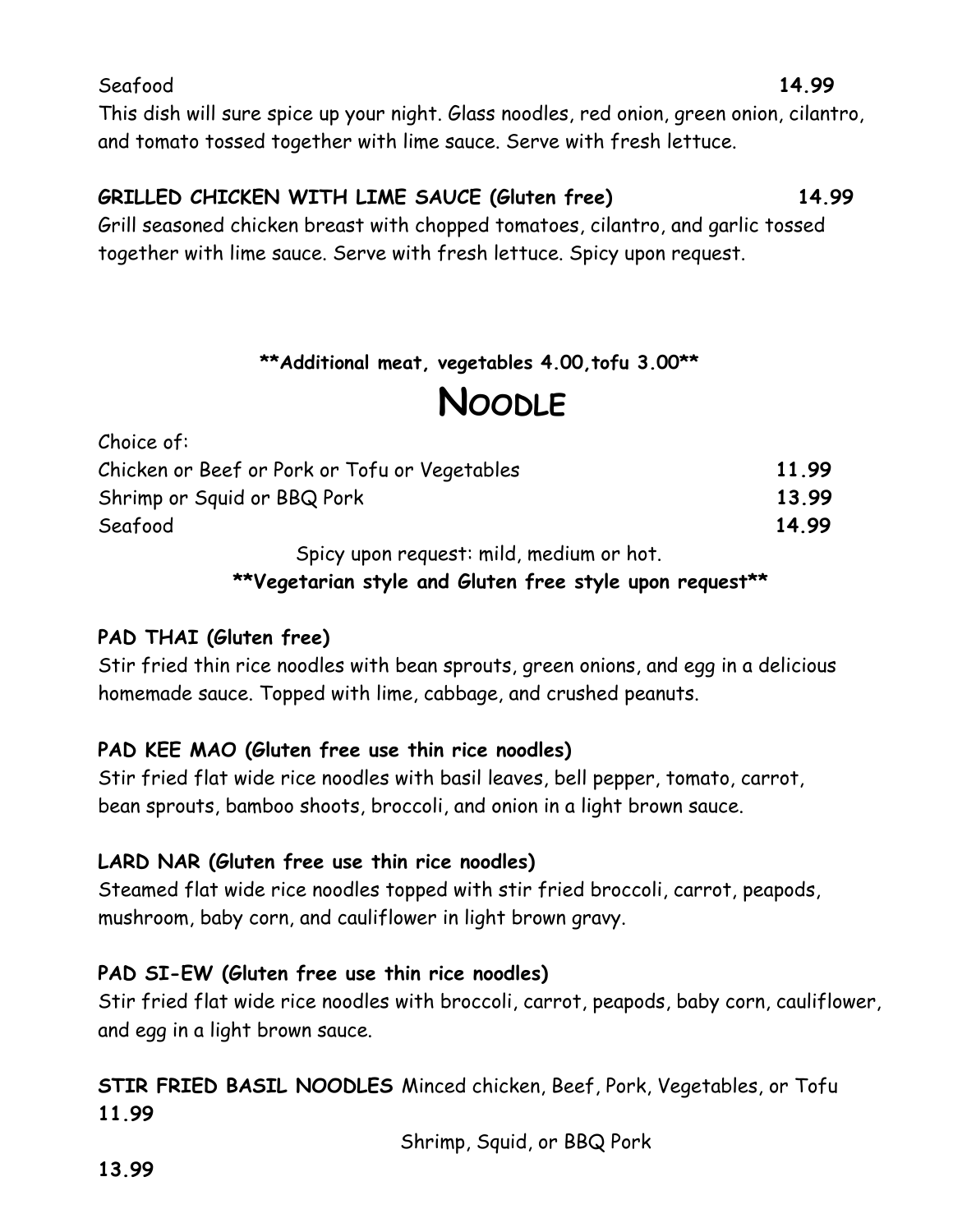Stir fried Thai basil leaves, mushroom, bell pepper, bamboo shoots, carrot, baby corn, and onion over steamed flat wide rice noodles. **(Gluten free use thin rice noodles)**

#### **KAO SOI NOODLES CURRY SOUP 11.99**

A Northern Thailand dish! With egg noodles, curry paste, coconut milk, white onion, and pea-carrot simmered together. Serve with crispy egg noodles. Top with green onions.

## **\*\*Additional meat, vegetables 4.00, tofu 3.00\*\***

# **CURRY**

Spicy upon request: mild, medium or hot.

Serve with steamed white rice. Substitute with brown rice 3.00 Steamed noodle 2.00

### **\*\*Vegetarian style and Gluten free style upon request\*\***

| Choice of:                                    |       |
|-----------------------------------------------|-------|
| Chicken or Beef or Pork or Tofu or Vegetables | 11.99 |
| Shrimp or Squid                               | 13.99 |
| Seafood                                       | 14.99 |

#### **RED CURRY (Gluten free)**

 Coconut milk, bamboo shoots, bell pepper, egg plant, and Thai basil leave simmer in red curry paste.

#### **GREEN CURRY (Gluten free)**

A hot and fragrant curry! Green curry paste, coconut milk, bamboo shoots, bell pepper, egg plant, and Thai basil leaves.

### **MASSAMAN CURRY (Gluten free) (Contain peanut)**

Massaman curry paste, coconut milk, potato, roasted peanut and white onion.

### **PANANG CURRY (Gluten free)**

A fragrant creamy curry with panang curry paste, coconut milk, bell pepper, and Thai basil leaves.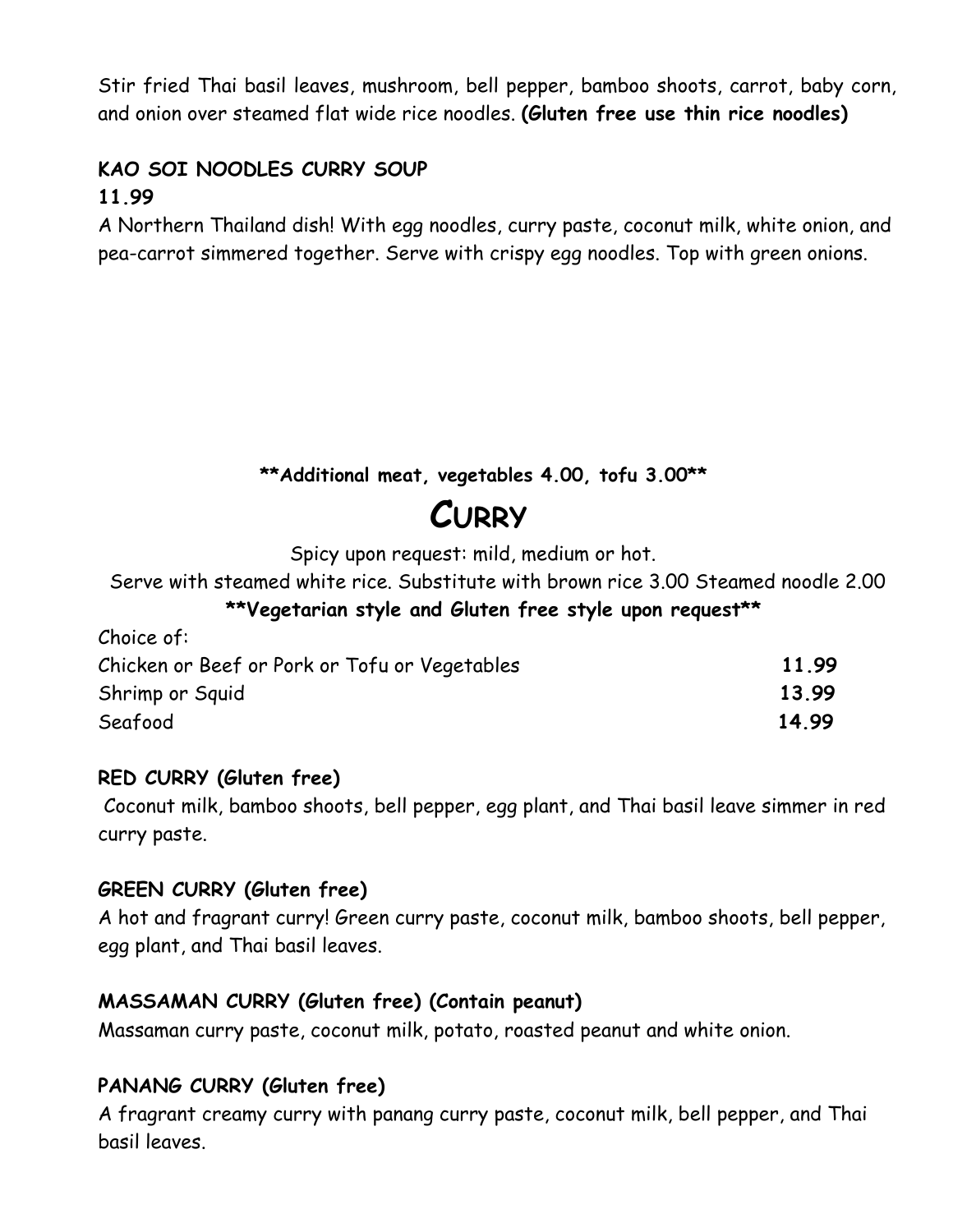#### **YELLOW CURRY**

Yellow curry paste, coconut milk simmered with potato and white onion.

#### **ROAST DUCK CURRY 14.99**

Richly flavored curry with de-boned roasted duck, red curry paste, coconut milk, pineapple, bell pepper, tomato, and Thai basil leaves.

## **SHRIMP AND PINEAPPLE CURRY (Gluten free) 13.99**

Shrimps simmered in red curry paste and coconut milk with pineapple, bell pepper, and, Thai basil leaves.

### **CIDA CURRY CHICKEN (Gluten free) 11.99**

Sliced chicken, potato, and cauliflower simmered in homemade curry paste.

### **\*\*Additional meat, vegetables 4.00, tofu 3.00\*\***

# **ENTRÉE'S**

Serve with steamed white rice. Substitute with brown rice 3.00

| Choice of:                                    |       |
|-----------------------------------------------|-------|
| Chicken or Beef or Pork or Tofu or Vegetables | 11.99 |
| Shrimp or Squid or BBQ Pork                   | 13.99 |
| Seafood                                       | 14.99 |

### **\*\*Vegetarian style and Gluten free style upon request\*\***

### **PAD WOONSEN**

Stir fry glass noodles with peapods, mushroom, onion, carrot, broccoli, bean sprouts, and egg in a light brown sauce.

### **STIR FRIED GARLIC**

Mushroom, onion, and baby corn sautéed in a tasty garlic sauce.

### **RAMA CHICKEN (Gluten free)**

Sliced chicken, broccoli, and cabbage steamed together. Top with peanut sauce.

### **RAMA TOFU (Gluten free)**

Steamed soft tofu, broccoli, and cabbage steamed together. Top with peanut sauce.

## **STIR FRIED MIXED VEGETABLES**

Stir fry fresh peapods, broccoli, baby corn, mushroom, onion, bell pepper, carrot, tomato, napa , bean sprouts, and cauliflower in a light brown sauce.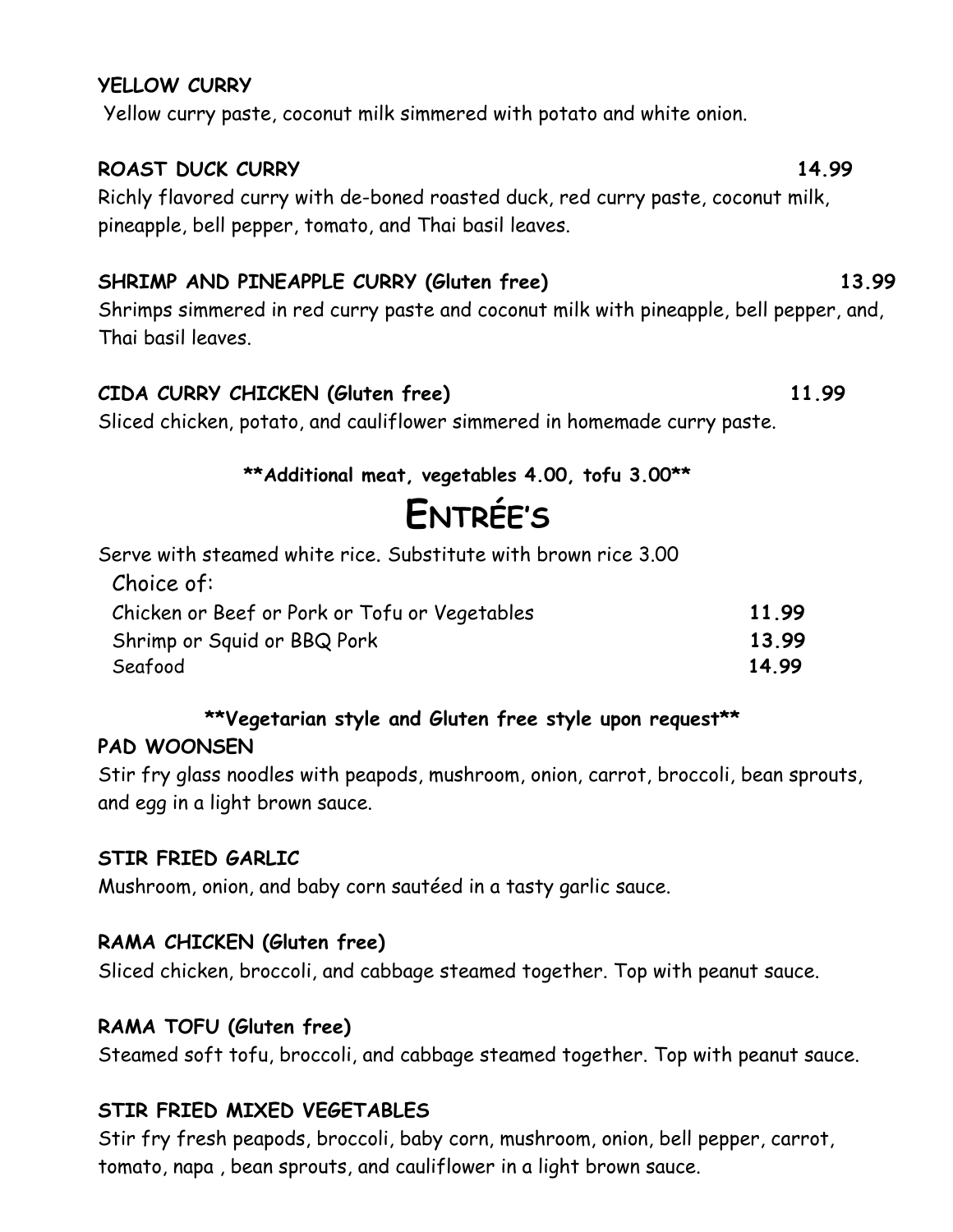#### **SWEET AND SOUR (THAI STYLE) (CONTAIN SOY)**

Stir fry cucumber, onion, tomato, pineapple, and bell pepper in sweet & sour sauce.

#### **STIR FRIED ZUCCHINI**

Stir fry zucchini, carrot, and mushroom in a light brown sauce.

#### **STIR FRIED BROCCOLI**

Stir fry broccoli and carrot in light brown sauce gravy.

 **\*\*Additional meat, vegetables 4.00 tofu 3.00\*\***

 **\*\*Vegetarian style and Gluten free style upon request\*\***

| <b>CHICKEN TERIYAKI</b><br>Stir fry white onion, broccoli, and mushroom topped with grill seasoned chicken and<br>teriyaki sauce.                       | 11.99 |
|---------------------------------------------------------------------------------------------------------------------------------------------------------|-------|
| SHRIMP TERIYAKI<br>Stir fry shrimps, onion, pineapple, tomato, mushroom, and shredded ginger in teriyaki<br>sauce.                                      | 13.99 |
| PEPPER STEAK<br>Stir fry beef with bell pepper, white onion, and tomato.                                                                                | 12.99 |
| SHRIMP PEAPODS AND BABY CORN<br>Stir fry shrimps with peapods, carrot, and baby corn.                                                                   | 13.99 |
| <b>STIR FRY ASPARAGUS</b><br>(Choice of Chicken or Beef or Pork or Tofu or Shrimp)<br>Stir fry asparagus, peapods, and carrot with your choice of meat. | 13.99 |

**SHRIMP WITH GLASS NOODLES 14.99**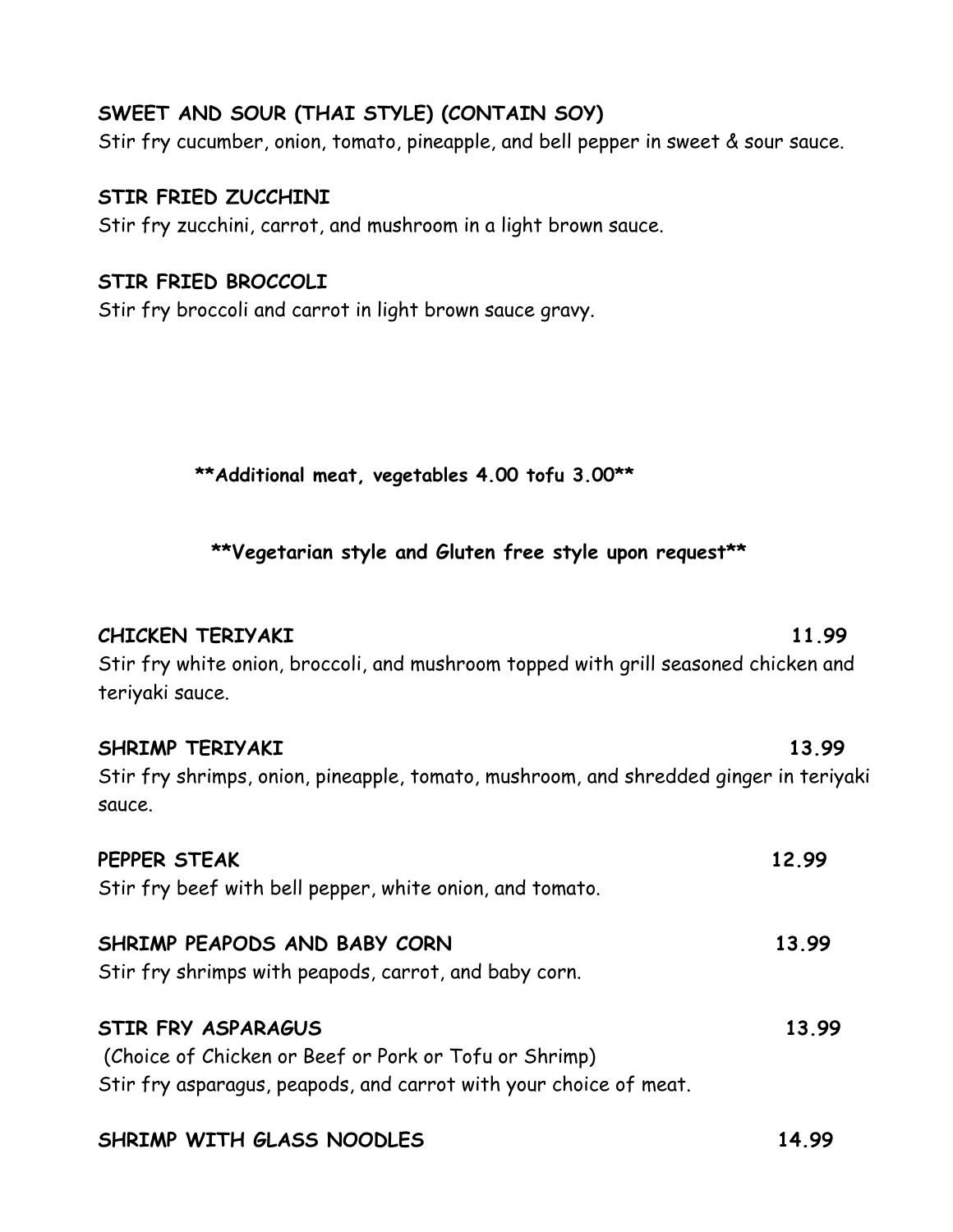Prepared in a clay pot, with bacon, shrimps, ginger, bell pepper, peapods, onion, mushroom and glass noodles stir fry together in a homemade brown sauce.

#### **STIR FRY PANANG SEAFOOD** 14.99

Stir fry seafood with curry paste, coconut milk, bell pepper, Thai basil leaves, and kefir lime leaves.

### **\*\*Additional meat, vegetables 4.00, tofu 3.00\*\***

| Spicy upon request: mild, medium or hot.                       |       |
|----------------------------------------------------------------|-------|
| Serve with steamed white rice. Substitute with brown rice 3.00 |       |
| Choice of:                                                     |       |
| Chicken or Beef or Pork or Tofu or Vegetables                  | 11.99 |
| Shrimp or Squid or BBQ Pork                                    | 13.99 |
| Seafood                                                        | 14.99 |
| **\/saatanisu stule sud Cluten fuse stule waar nasusat         |       |

#### **\*\*Vegetarian style and Gluten free style upon request**

#### **STIR FRY GINGER**

Stir fry shredded ginger, onion, baby corn, carrot, mushroom, and bell pepper in a light brown sauce.

#### **STIR FRY CASHEW**

Carrot, onion, peapods, pineapple, bell pepper, baby corn, and cashew nuts stir fry in a light brown sauce.

### **STIR FRY GREEN BEAN WITH GINGER SAUCE**

Green beans, baby corn, carrot, and bell pepper stir fry together with spicy ginger sauce.

## **STIR FRY VEGETABLES WITH CASHEW (Vegetarian style)**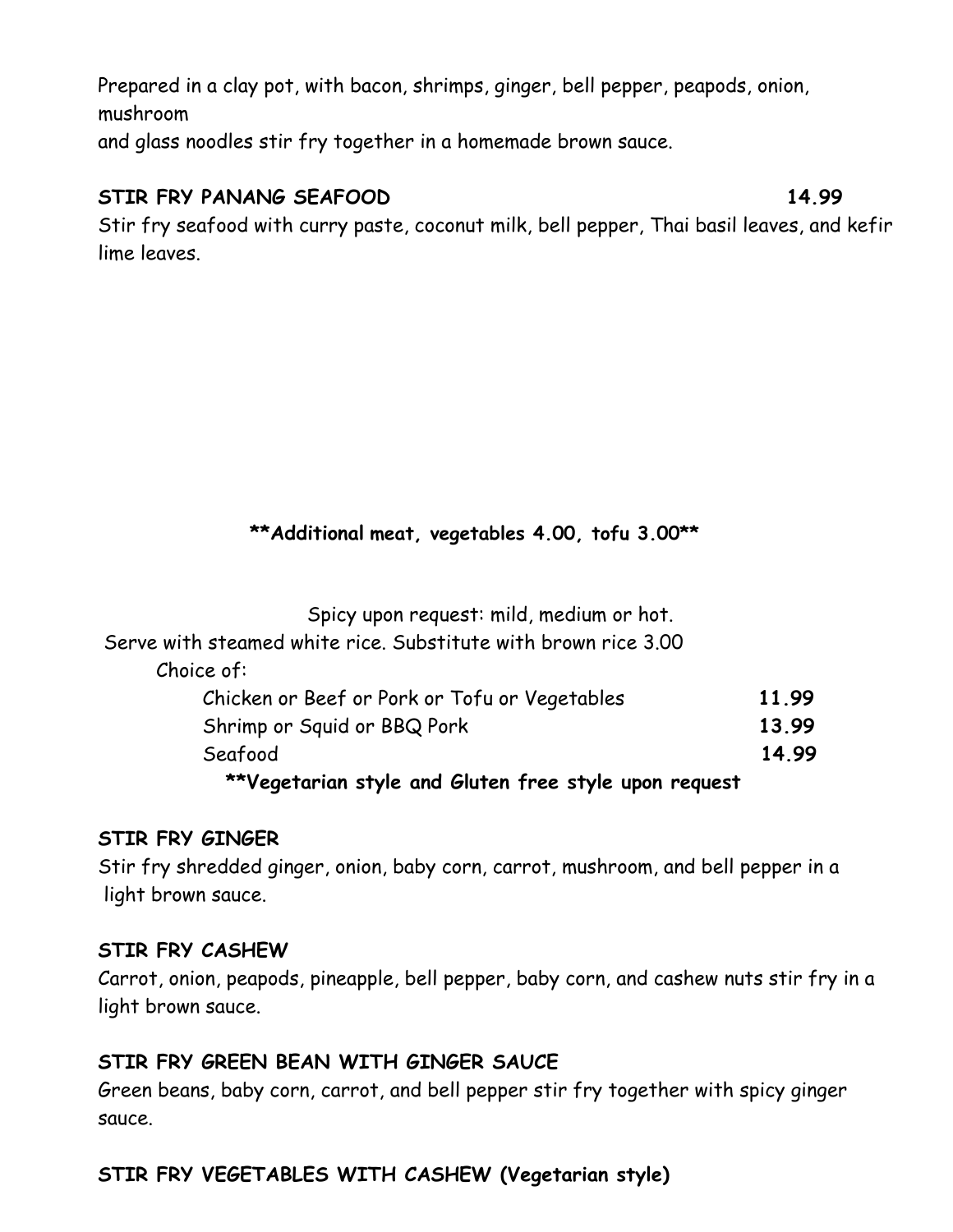Stir fried broccoli, baby corn, cauliflower, peapods, onion, pineapple, bell pepper, mushroom, carrot, napa, and cashew nuts in a light brown sauce.

#### **HOT PEPPER BEEF 14.99**

Stir fry beef with jalapeno peppers, and green onions in light brown sauce.

#### STIR FRY CURRY SHRIMP OR SQUID 13.99 **STIR FRY CURRY CHICKEN** 11.99

Our best creation yet! Stir fry meat with curry powder, green onions, bamboo shoots, bell pepper, basil leaves, and kefir lime leaves.

# **SPICY ASPARAGUS (Choice of Shrimp or Chicken or Beef or Tofu) 13.99**

Spicy curry paste stir fry with your choice of meat, asparagus, carrot, and basil leaves.

 **\*\*Additional meat, vegetables 4.00, tofu 3.00\*\***

# **\*\*Vegetarian style and Gluten free style upon request\*\***

### **EVIL JUNGLE (Vegetarian style) 12.99**

Stir fry eggplant, green beans, mushroom, baby corn, bell pepper, bean sprouts, tofu, water chestnuts, broccoli, and Thai basil leaves in red curry paste and coconut milk. Serve on a bed of chopped cabbage.

### **STIR FRY BASIL**

| Minced chicken or Beef, or Pork or Tofu or Vegetables                        | 11.99 |
|------------------------------------------------------------------------------|-------|
| Shrimp or Squid                                                              | 13.99 |
| Seafood                                                                      | 14.99 |
| Stir fry onion, bell pepper, mushroom, baby corn, bamboo shoots, carrot, and |       |
| basil leaves in a light brown sauce.                                         |       |

## **STIR FRY BASIL EGGPLANT**

| Minced chicken or Beef, or Pork or Tofu or Vegetables                                  | 12.99 |
|----------------------------------------------------------------------------------------|-------|
| Shrimp or Squid                                                                        | 14.99 |
| Seafood                                                                                | 15.99 |
| Stir Fry eggplant, onion, bell pepper, mushroom, baby corn, carrot, bamboo shoots, and |       |
| basil leaves in a light brown sauce.                                                   |       |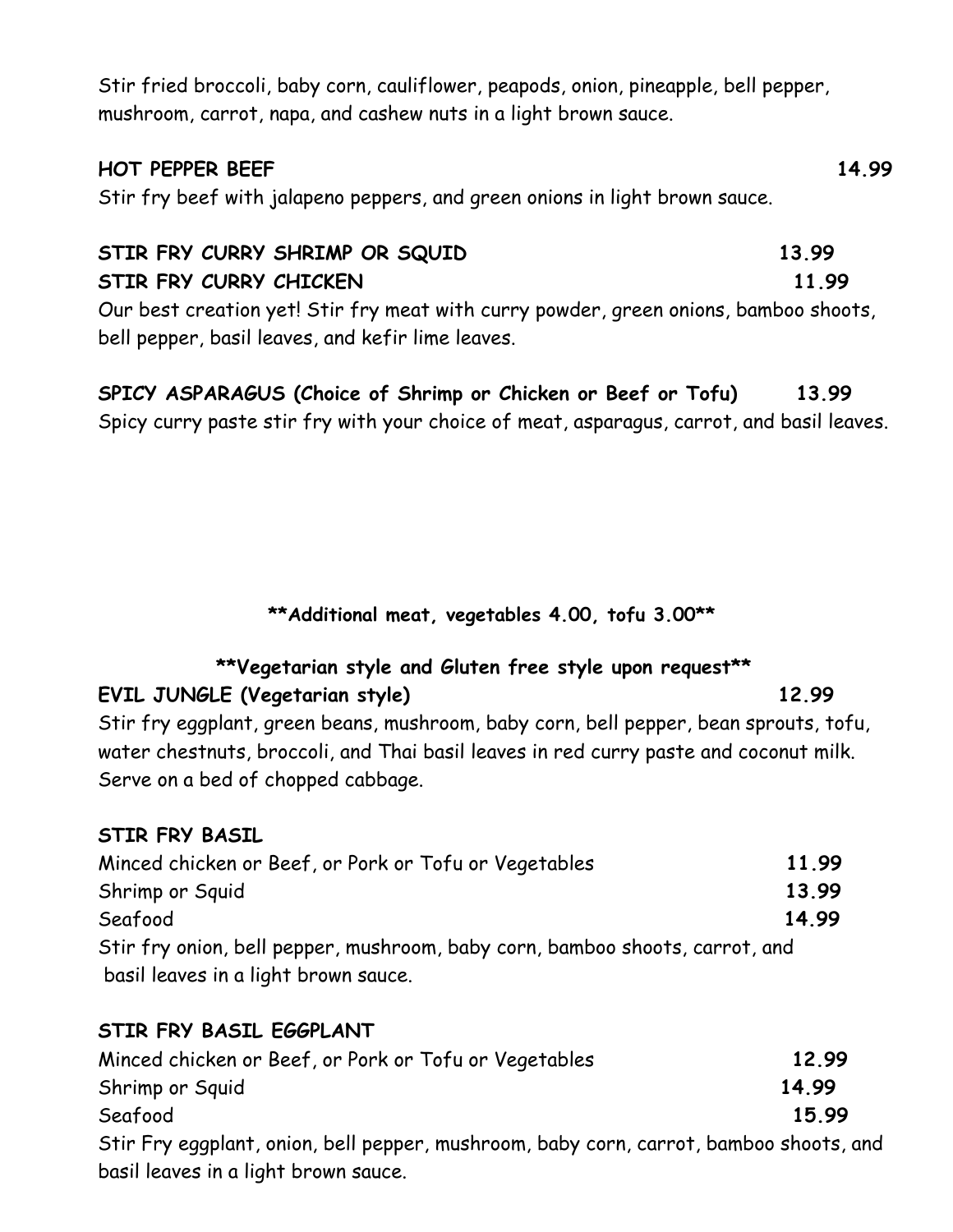# Deep fry fillet red snapper top with white onion, bell pepper, and sweet chili sauce.

# **STIR FRY SPICY CATFISH 14.99**

Stir fry catfish with red curry paste, coconut milk, basil leaves, green beans, bell pepper,

bamboo shoots, and eggplant.

## **STIR FRY BASIL CATFISH 14.99**

Stir fry catfish with green beans, bamboo shoots, bell pepper, and basil leaves in a light brown sauce.

## **STIR FRY GINGER CATFISH 14.99**

Stir fry catfish with shredded ginger, onion, celery, carrot, and bell pepper in a light brown sauce.

# **GREEN BEAN CATFISH WITH GINGER SAUCE 14.99**

Catfish, green beans, baby corn, carrot, and bell pepper stir fry with spicy ginger sauce.

# **FRIED RICE**

Spicy upon request: mild, medium or hot. Substitute with brown rice 3.00

# **\*\*Vegetarian style and Gluten style upon request\*\***

## **BASIL FRIED RICE**

| Chicken or Beef or Pork or Tofu or Vegetables                                 | 10.99 |
|-------------------------------------------------------------------------------|-------|
| Shrimp or Squid, or BBQ Pork                                                  | 12.99 |
| Seafood                                                                       | 14.99 |
| Stir fry rice with bell pepper, broccoli, onion, baby corn, carrot, mushroom, |       |
| basil leaves.                                                                 |       |

# **CURRY FRIED RICE**

| Chicken or Beef or Pork or Tofu or Vegetables                             | 10.99 |
|---------------------------------------------------------------------------|-------|
| Shrimp or Squid or BBQ Pork                                               | 12.99 |
| Seafood                                                                   | 14.99 |
| Stir fry rice with curry powder, onion, pea-carrot, tomato, and broccoli. |       |

# **DEEP FRY FILLET RED SNAPPER 15.99**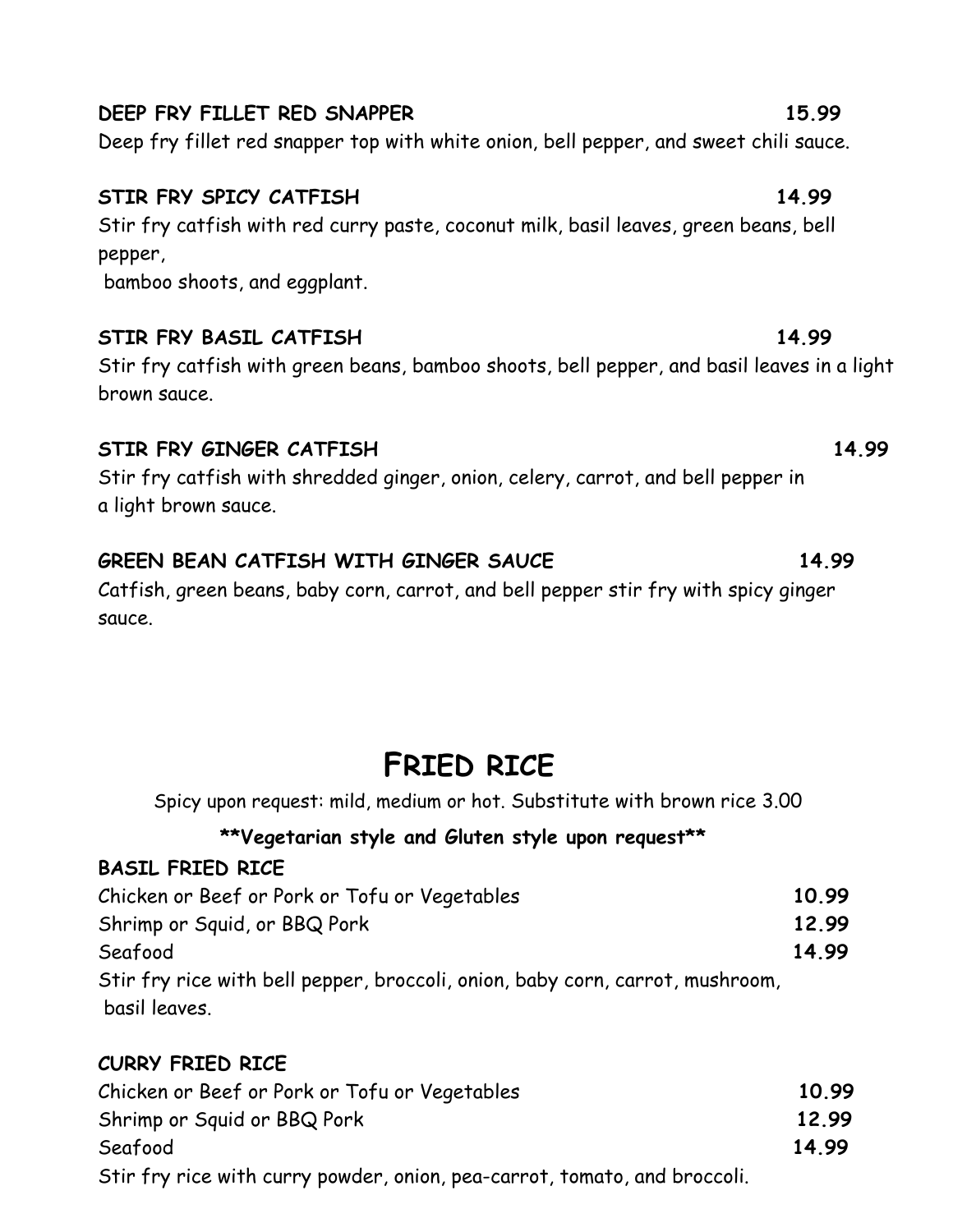| <b>BBQ PORK FRIED RICE</b><br>Stir fry rice with BBQ pork, egg, onion, and pea-carrot.                                                                      | 12.99                  |
|-------------------------------------------------------------------------------------------------------------------------------------------------------------|------------------------|
| THAI FRIED RICE<br>Chicken or Beef, or Pork or Tofu or Vegetables<br>Shrimp or Squid<br>Stir fry rice with your choice of meat, egg, pea-carrot, and onion. | 9.99<br>11.99          |
| <b>COMBINATION FRIED RICE</b><br>Stir fry rice with shrimp, chicken, pork, beef, egg, pea-carrot, and onion.                                                | 13.99                  |
| PINEAPPLE FRIED RICE<br>Stir fry rice with egg, pea-carrot, onion, cashew nut, raisin, pineapple, curry powder,<br>shrimp, and chicken.                     | 14.99                  |
| <b>ISLANDER</b><br>Fried rice with a twist! Savory fry rice with seafood, curry powder, egg, bell pepper,<br>onion and basil leaves.                        | 14.99                  |
| **Additional meat, vegetables 4.00, tofu 3.00**<br>SIDE ORDER                                                                                               |                        |
| Steamed white rice                                                                                                                                          | Small 2.00, large 3.00 |
| Teriyaki sauce                                                                                                                                              | 1.00                   |
| Peanut sauce<br>1.00                                                                                                                                        |                        |
| Steamed glass noodles                                                                                                                                       | 2.00                   |

Steamed noodles **3.00**

Sticky rice 3.00

Brown rice **3.00**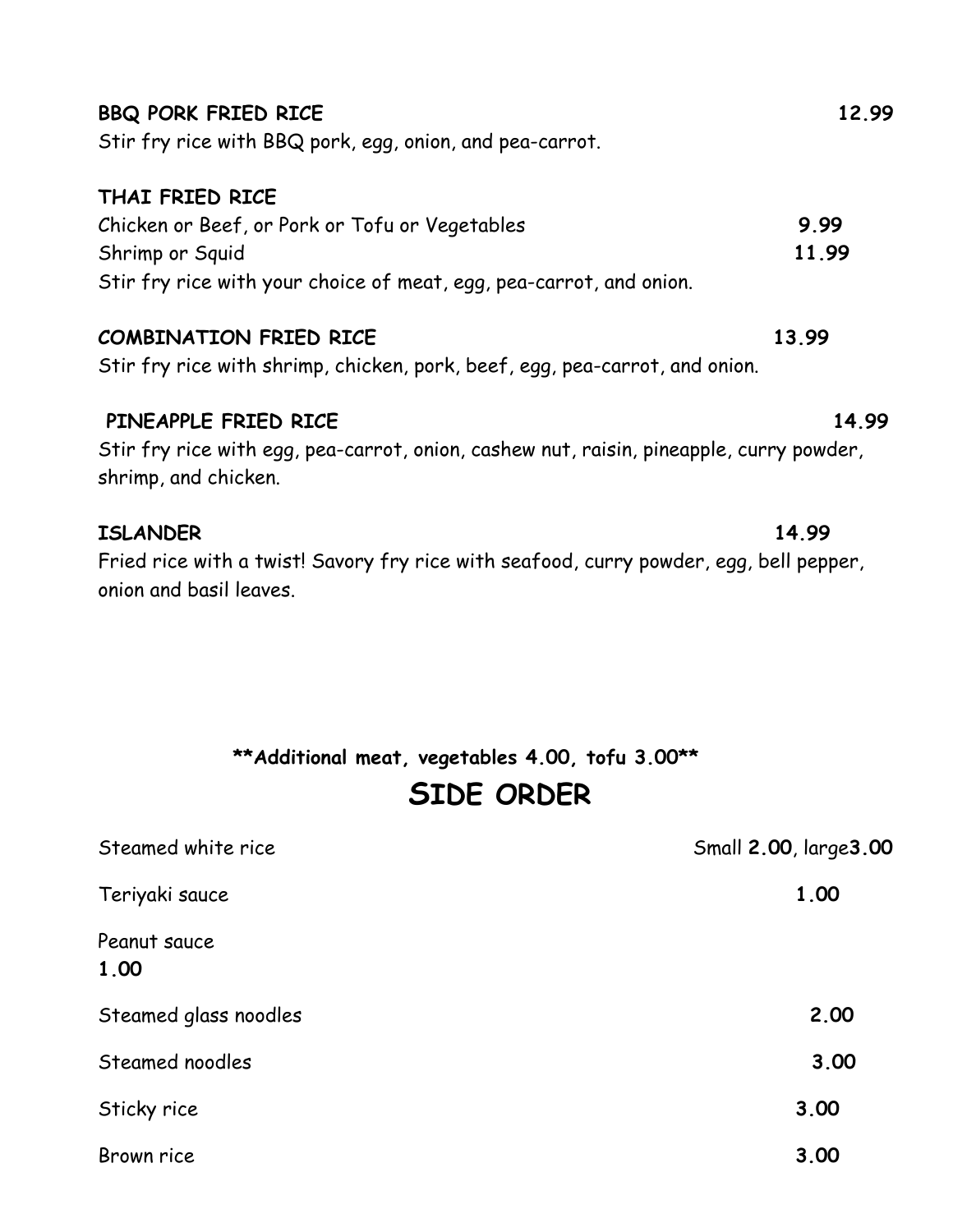| Steamed broccoli                                                    | 3.99 |
|---------------------------------------------------------------------|------|
| Steamed vegetables<br>(Broccoli, carrot, cauliflower and baby corn) | 3.99 |
| Steamed egg noodles                                                 | 3.00 |

 **No M.S.G.in any dishes. We use canola oil for cooking.**

**We appreciate the opportunity to have served you.** 

**Please be assured we will continually strive to earn your confidence.** 

# **Thank You!**

# **DESSERTS**

| Banana dumpling                            | 2.50 |
|--------------------------------------------|------|
| Thai custard                               | 3.99 |
| Sweet sticky rice with mango coconut sauce | 7.99 |